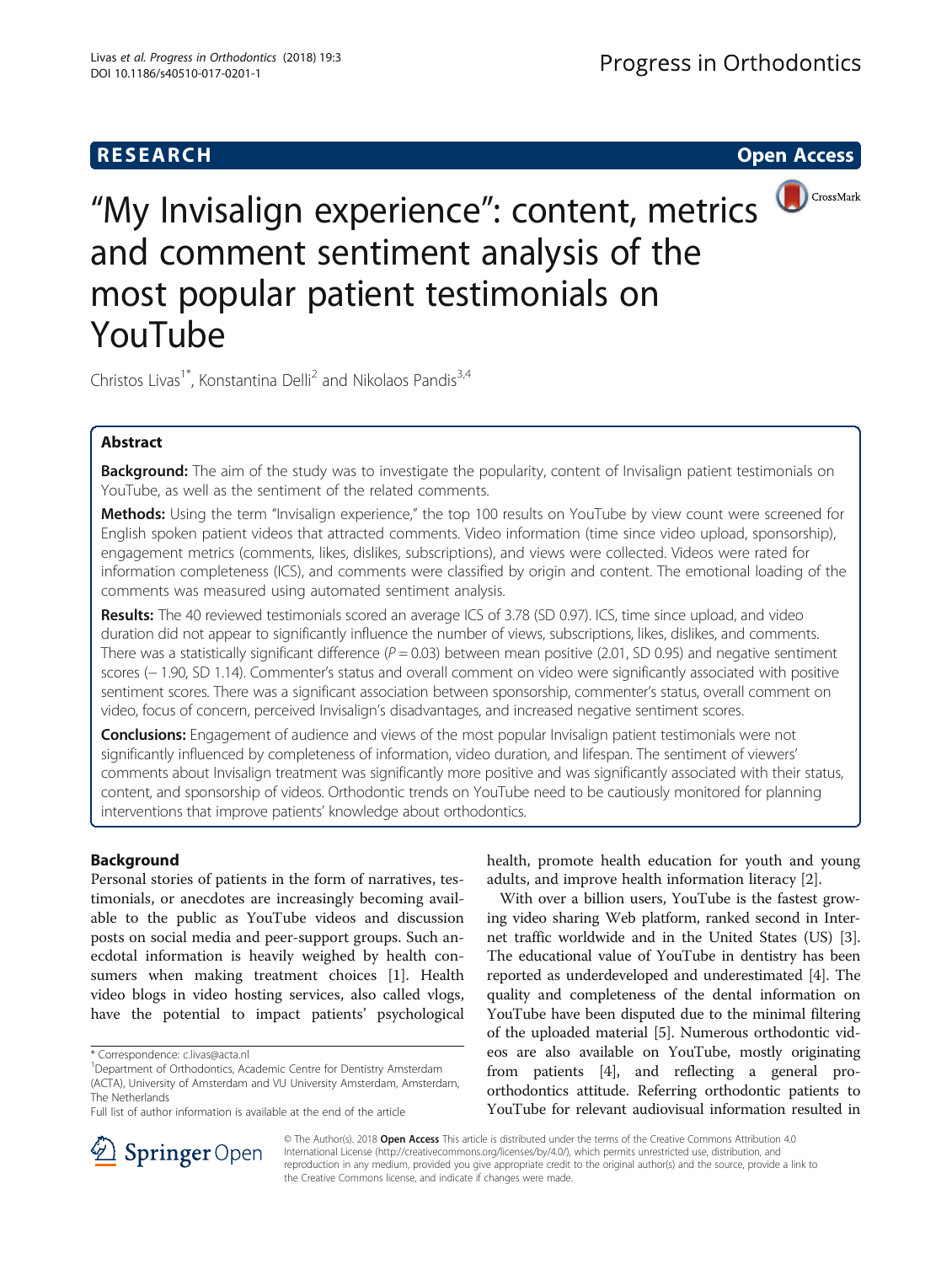a significant improvement in patient knowledge compared to verbal and written instructions [[6\]](#page-6-0).

Given YouTube is being largely used as a primary source of orthodontic information [\[4](#page-6-0)], it can be presumed that laypersons interested in contemporary systems like Invisalign are likely to access the videosharing platform to answer their queries. Nowadays, 89% of US practices perform treatment with clear aligners, while the number of cases has almost doubled within a few years [\[7](#page-6-0)]. This upward trend did not slow down regardless of the limited evidence on the effectiveness of Invisalign compared to conventional orthodontics [[8\]](#page-6-0). Interestingly, the manufacturer has recently announced to have reached 4.5 million Invisalign patients worldwide [[9\]](#page-6-0). Without doubt, the growth rate of Invisalign suggests its continued popularity among clinicians and patients. It can be speculated that new communication technologies like YouTube and other social media might have contributed to the broad acceptance by patients, and especially at younger ages.

So far, the available Invisalign information on You-Tube videos uploaded by patients-vloggers and the interaction between vloggers and viewers have not been investigated. Therefore, the aims of this study were (i) to determine the completeness of information of the most viewed YouTube patient testimonials regarding Invisalign treatment and the emotional content of viewers' comments and (ii) to evaluate the association patterns between video metrics, information completeness, and sentiment of comments.

## Methods

## Search strategy

YouTube (<http://www.youtube.com>) was searched on June 10, 2017, using the phrase "Invisalign experience." Preliminary YouTube search using the specific search phrase delivered more relevant results than "Invisalign" and "Invisalign testimonials" and therefore selected for the study. Before searching, the computer history and cookies were deleted. No filters regarding video upload date, type, duration, and features were enabled. The initial search returned 61,300 results. To reproduce a standard YouTube search of the average user [\[10](#page-6-0), [11](#page-6-0)], the first 100 videos sorted by view count were screened for relevance independently by two researchers and any disagreement was resolved in a consensus meeting. The following exclusion criteria were applied: language other than English, videos without comments, no personal experience narrative, irrelevant to Invisalign information, testimonials produced by non-patients, insulting wording, poor audiovisual quality, and duplicates.

Video information (title, hyperlink, vlogger's name, time since upload), engagement metrics (comments, likes, dislikes, subscriptions), and view metrics were recorded for all eligible videos. The description field of each video was scrutinized for sponsorship statements or endorsement deals.

All videos were viewed and available information regarding clinician's status, Invisalign cost, treatment procedure, complications and comparison between Invisalign and fixed appliances was extracted. Such information has been previously found to attract attention on social media [[12](#page-6-0)]. Subsequently, two researchers (C.L. and K.D.) measured independently the information completeness score (ICS) of the videos, namely rated the videos with 1 point for each of the five abovementioned topics covered by the vlogger. Commenter's status was classified according to the categories displayed in Table 1. To prevent misinterpretation of the results regarding the target of the comments, only the ones including the word "Invisalign" were retrieved [[13](#page-6-0)]. Comments were further classified by overall comment, focus of concern, and Invisalign's disadvantages as perceived by the viewer (Table [2](#page-2-0)).

### Sentiment analysis

Sentiment analysis or opinion mining is an approach that classifies comments as praise remarks or complaints and can further process these classifications into actionable areas to improve clinical practice [[14](#page-6-0)]. Sentiment analysis of viewers' comments on Invisalign was carried out using SentiStrength software (version 2.2, copyright Professor M. Thelwall, Faculty of Science and Engineering, University of Wolverhampton, UK), a sentiment analysis tool widely applied to sentiment detection on social network sites [\[15](#page-6-0)–[19](#page-6-0)]. SentiStrength [[20](#page-6-0)] is a lexicon-based classifier that synthesizes additional (non-lexical) linguistic information and rules to measure the strength of positive

| <b>Table 1</b> Commenter's status according to personal experience |  |  |
|--------------------------------------------------------------------|--|--|
| with or interest in Invisalign                                     |  |  |

| Viewer status                               |
|---------------------------------------------|
| Invisalign patient (former or present)      |
| Fixed appliance patient (former or present) |
| Experienced both types of appliances        |
| Interested in orthodontics                  |
| Getting Invisalign soon                     |
| Getting fixed appliances soon               |
| Eager to get Invisalign                     |
| Willing to get but cannot afford Invisalign |
| Regretted getting Invisalign                |
| Other                                       |
| Not specified                               |
|                                             |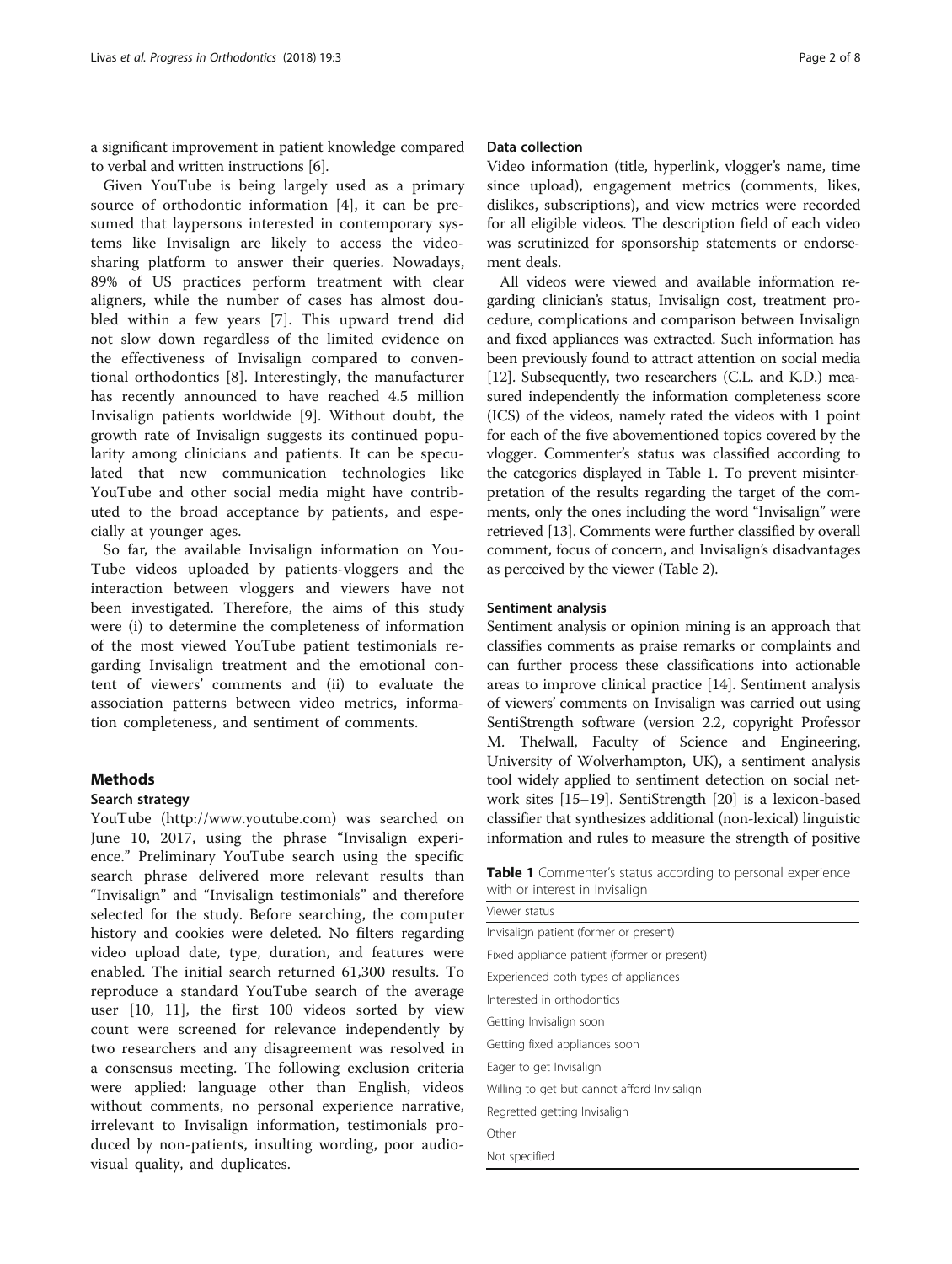#### <span id="page-2-0"></span>Table 2 Comment classification

| Overall comment                                    | Focus of concern                                                                | Invisalign's disadvantages           |
|----------------------------------------------------|---------------------------------------------------------------------------------|--------------------------------------|
| Found video useful/informative                     | Treatment cost                                                                  | Pain                                 |
| Commented on vlogger's reliability/<br>sponsoring  | Complications (pain, lisp, etc.)                                                | Lisp                                 |
| Positive comment on vlogger's<br>treatment outcome | Treatment duration/wearing time                                                 | Bad odor                             |
| Negative comment on vlogger's<br>treatment outcome | Cleaning aligners/oral hygiene                                                  | Wearing time/commitment              |
| Confused Invisalign with retainers                 | Retention/stability                                                             | Dietary consequences                 |
| Asked for further information                      | Efficiency                                                                      | Public embarrassment                 |
| Other                                              | Treatment procedures                                                            | Treatment cost                       |
| Combination                                        | If Invisalign indicated for own<br>malocclusion/asked for advice                | Oral symptoms                        |
| No comment                                         | Asked/shared information about own<br>malocclusion/treatment/found similarities | Not indicated for all cases          |
|                                                    | Reason for choosing Invisalign                                                  | Other (e.g., enamel decalcification) |
|                                                    | Other                                                                           | Combination                          |
|                                                    | Combination                                                                     | No disadvantages mentioned           |
|                                                    | No information asked/shared                                                     |                                      |

and negative sentiment in short informal English texts on a scale of  $\pm 1$  (neutral) to  $\pm 5$  (extremely positive/extremely negative). For instance, a text scored with  $3, -5$ would signify moderate positive and very strong negative emotions. The full text of comments was imported into the Sentistrength tool, which automatically generated binary reports of positive and negative sentiment strengths.

#### Statistical analysis

Paired  $t$  test was used to compare the means of positive and negative sentiment scores. Median regression analysis was used to investigate the association between ICS and engagement and view metrics. To determine the association between positive and negative sentiment scores and sponsorship, viewer's status, overall comment, focus of concern, and disadvantages as perceived by viewers, Pearson's chi-squared test was used. The significance level was set at 5%. Statistical analysis was performed using a statistical software package (STATA 14.2, Stata Corporation, College Station, Tex, USA).

## Results

YouTube search initially yielded 61,300 results. After screening video titles and watch pages of the first 100 videos, the list of results reduced by 19 videos (Fig. [1](#page-3-0)). After watching the remainder videos and screening the comments posted by viewers, 40 videos were considered eligible for the study.

#### Engagement, view metrics, and sponsorship

The 40 videos were created by 34 unique vloggers with a median of 2605.5 subscriptions. Descriptive statistics

(median, interquartile range; IQR) of video duration, lifespan, and engagement metrics are displayed in Table [3](#page-3-0). In total, 663 comments were considered for the purposes of the study. Align Technology Inc. was acknowledged in one video, whereas one vlogger revealed to have received discount for treatment costs. Five vloggers disclosed information about the Invisalign provider (name, practice, or Web site). Lack of sponsorship was clearly stated in nine testimonials.

Presentation, completeness of information, and video scores The analyzed videos presented a mean ICS of 3.78 (SD 0.97). Eleven videos achieved the theoretical maximum score of 5 points. The results of median regression analysis showed no significant association between ICS, video duration, and time since upload and either engagement metrics or views (Table [4\)](#page-3-0). There was a weak evidence of significant association between video duration and view counts (β-coefficient = 0.16,  $P = 0.10$ ).

Half of the vloggers were treated by orthodontists and 17 by dentists. Twenty-nine vloggers were in active treatment at the time the video was recorded. Most vloggers discussed treatment aspects like frequency of changing trays/practice visits, attachments, wearing time, and consultation. Procedures like ClinCheck and Interproximal Enamel Reduction (IER) were scarcely reported. Pain, tooth sensitivity, or discomfort were the most frequent side-effects reported by 22 vloggers. Eleven vloggers complained about oral symptoms, and specifically, mouth dryness and soft tissue irritation. Eleven vloggers had to adjust their dietary habits, while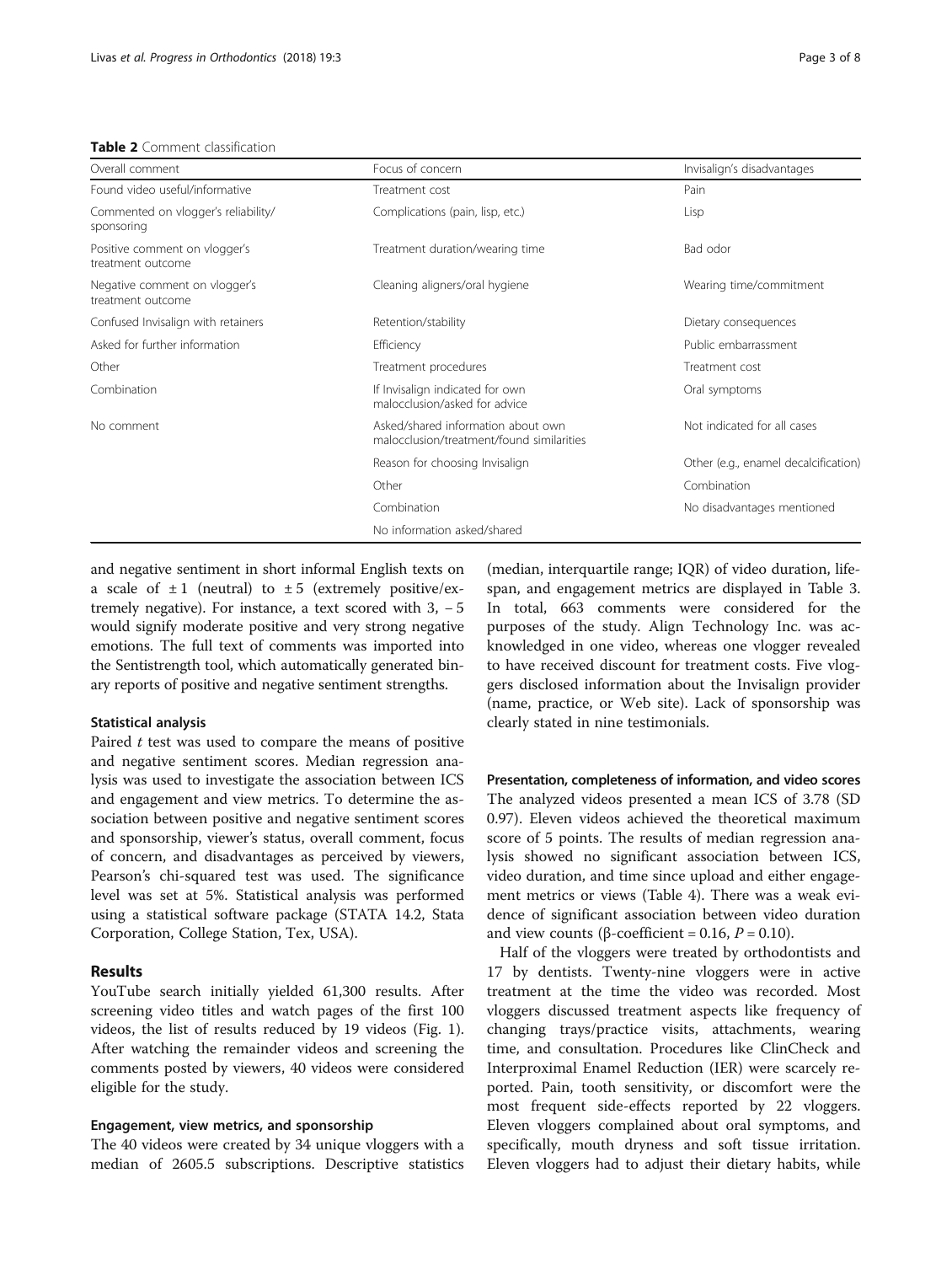<span id="page-3-0"></span>

Table 3 Descriptive statistics (median, interquartile range; IQR) of video duration, time since upload, and engagement metrics

|                          | Median   | <b>IQR</b> |
|--------------------------|----------|------------|
| Duration (sec)           | 526.0    | 417.5      |
| Time since upload (days) | 720.0    | 937.5      |
| <b>Views</b>             | 10,940.0 | 46,529.0   |
| Subscribe                | 2605.5   | 7593.5     |
| Likes                    | 94.0     | 160.5      |
| <b>Dislikes</b>          | 5.0      | 25.5       |
| Comments                 | 33.0     | 56.5       |

| Table 4 P values from the median regression analysis      |
|-----------------------------------------------------------|
| for information completeness score (ICS), views, duration |
| (in seconds), and time since upload (in days)             |

| ICS               | $P$ value |           |        |                 |          |
|-------------------|-----------|-----------|--------|-----------------|----------|
|                   | Views     | Subscribe | l ikes | <b>Dislikes</b> | Comments |
| 3 points          | 0.99      | 1.00      | 0.97   | 0.96            | 0.98     |
| 4 points          | 0.98      | 1.00      | 0.99   | 0.99            | 0.98     |
| 5 points          | 0.90      | 1.00      | 0.90   | 0.79            | 0.87     |
| Duration          | 0.85      | 0.94      | 0.10   | 0.51            | 0.21     |
| Time since upload | 0.26      | 0.87      | 0.63   | 0.52            | 0.67     |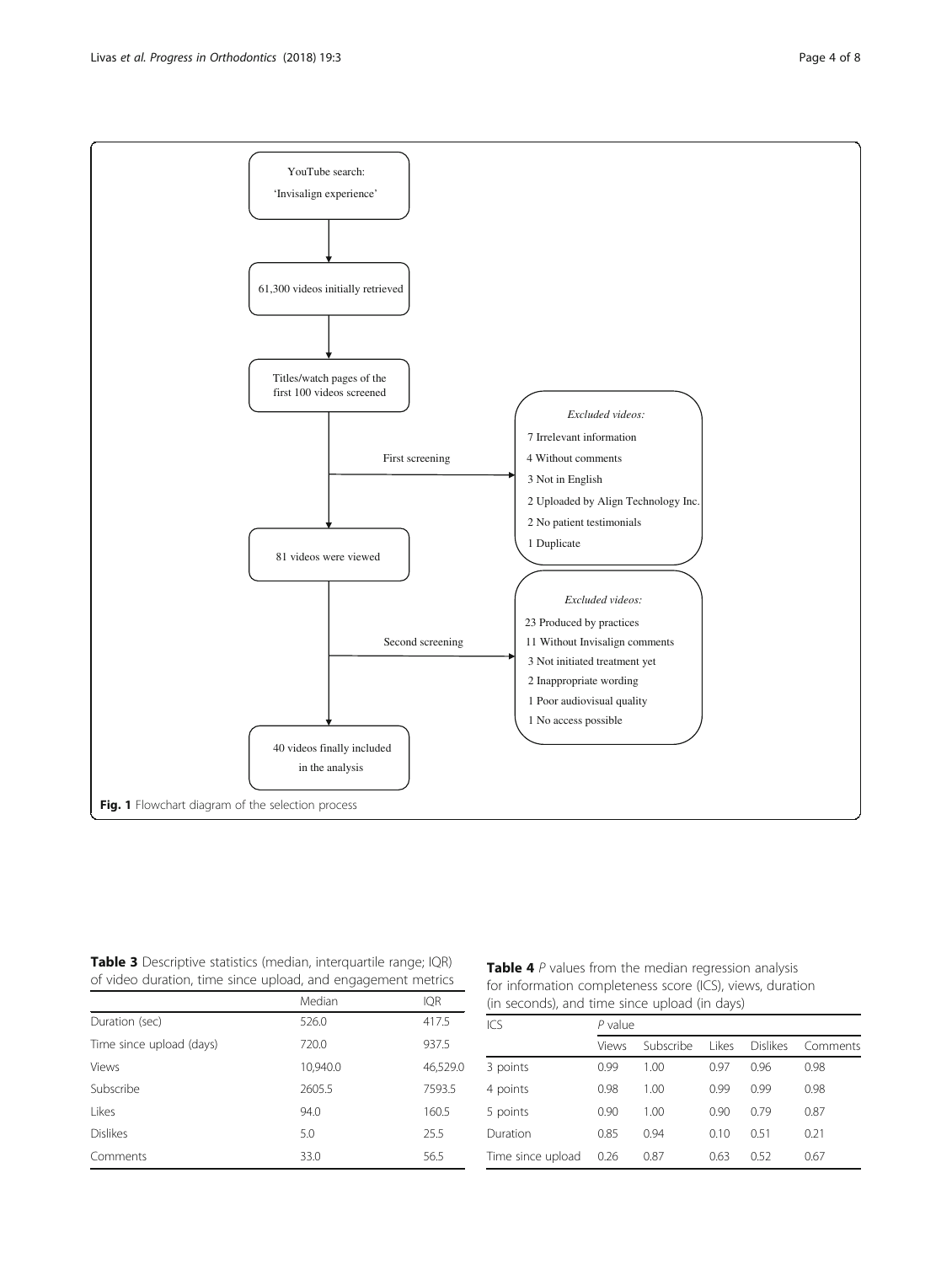speech was affected (lisp) in ten cases. Fifty percent of the vloggers compared Invisalign and fixed appliances, whereas most of them (14 out of 20) did not have personal experience with braces.

#### Comment content and sentiment analysis

Commenter's status was not specified in 234 cases, while many commenters were related to Invisalign treatment (i.e., 163 former or present patients, 67 motivated to get Invisalign, 41 planning to start treatment soon).

Four hundred sixty-nine viewers did not comment on the video itself, 80 found the video useful/informative, and 31 commented on vlogger's reliability/sponsoring. Most commenters focused on asking or sharing information about own malocclusion/treatment or even finding similarities with the vlogger's condition, treatment cost, complications, and efficiency. Twenty-four percent of the viewers shared their view on Invisalign's disadvantages with most of them mentioning cost, a combination of disadvantages, and pain/oral symptoms.

There was a statistically significant difference  $(P = 0.03)$ between mean positive (2.01, SD: 0.95) and negative sentiment scores (− 1.90, SD 1.14). There was a significant association between commenter's status, overall comment on video, and positive sentiment scores (Table 5). Sponsorship, commenter's status, overall comment on video, focus of concern, and perceived Invisalign's disadvantages were significantly associated with increased negative sentiment scores (Table 5).

# **Discussion**

This study shows that YouTube users viewed massively videos related to Invisalign treatment and interacted with the creators and fellow viewers. Completeness of information, video duration, and lifespan did not significantly influence the numbers of views, subscriptions, likes, dislikes, and comments. On this basis, the viewing behavior of YouTube audience may be considered unpredictable, determined by random factors.

Almost half of the vloggers were treated by a dentist, a fact that reflects the reality in provision of orthodontic care in the US, where general dental offices have been

Table 5 P values of the Pearson's chi-squared test for sponsorship, commenter's status, and comment classification

|                            | $P$ value          |                    |  |
|----------------------------|--------------------|--------------------|--|
|                            | Positive sentiment | Negative sentiment |  |
| Sponsorship                | 0.55               | $< 0.001*$         |  |
| Commenter's status         | $< 0.001*$         | $< 0.001*$         |  |
| Overall comment            | $< 0.001*$         | 0.03               |  |
| Focus of concern           | 0.13               | $< 0.001*$         |  |
| Invisalign's disadvantages | 0.27               | $< 0.001*$         |  |

\*Statistically significant at  $p < 0.05$ 

carrying out up to 48.9% of orthodontic procedures [\[21](#page-6-0)]. Hypothetically, a similarly high prevalence of dentists may be expected in the 100,000 certified Invisalign providers around the world [[9](#page-6-0)]. Comparison in the use of Invisalign showed that orthodontists treated generally more Invisalign cases, though dentists were building faster their caseload [\[22](#page-6-0)]. General dentists appeared also more willing to treat more complicated malocclusions with Invisalign [\[22](#page-6-0), [23](#page-6-0)] adhere less to the digital treatment plan, and use fewer auxiliaries, perhaps demonstrating a difference in treatment goals [[23](#page-6-0)].

Treatment procedures as well as complications were among the main themes identified in Internet discussion forums visited by orthognathic patients [[24\]](#page-6-0). Problems experienced with braces were also primarily posted by orthodontic patients in Twitter communication [[25\]](#page-6-0). IER or refinements were rarely described by the vloggers. Nonetheless, the Invisalign process is not relied on aligners alone. It requires the standard use of auxiliaries like attachments, interarch elastics, IER, and altered aligner geometries to improve the predictability of orthodontic movement [[8\]](#page-6-0). Pain and oral symptoms were most frequently reported by vloggers, while they were also highly viewed as Invisalign's disadvantage by the audience. Notwithstanding, Invisalign tends to cause less pain compared to fixed appliances during the initial stages of treatment, relatively high levels of pain may be anticipated in the first days after insertion [\[26](#page-6-0)] or after tray deformation [[27\]](#page-6-0). Several vloggers complained about the need to brush teeth after snacking or tooth sensitivity that made them to adjust the frequency or type of meals ("Invisalign-diet"), which may question the advantage of Invisalign that allows aligner patients "to enjoy all foods" as Align Technology argues [[28\]](#page-6-0). Speech impairment was frequently noted as side effect in the video testimonials. Patients with acrylic plates experienced significantly more pronounced speech difficulties than others with fixed appliances [[29\]](#page-6-0) and vacuum-formed retainers [\[30](#page-6-0)]. Plenty of viewers appeared to confuse Invisalign aligners with retainers, which might indicate a possible gap in providing sufficient information by specialists during consultation [\[24](#page-6-0)]. It is the anonymity of social media that allows patients to communicate topics that they felt uncomfortable to discuss in person or selfperceived inappropriate to ask directly to health care professionals [[31\]](#page-6-0).

Narratives are believed to provide essential emotional and social information not usually available through routine resources. Another's experience helps others to understand their medical condition, cope, and adjust to treatment regimens [[32\]](#page-6-0). Commenters were mainly former, active Invisalign patients or eager to start treatment and shared information about their treatment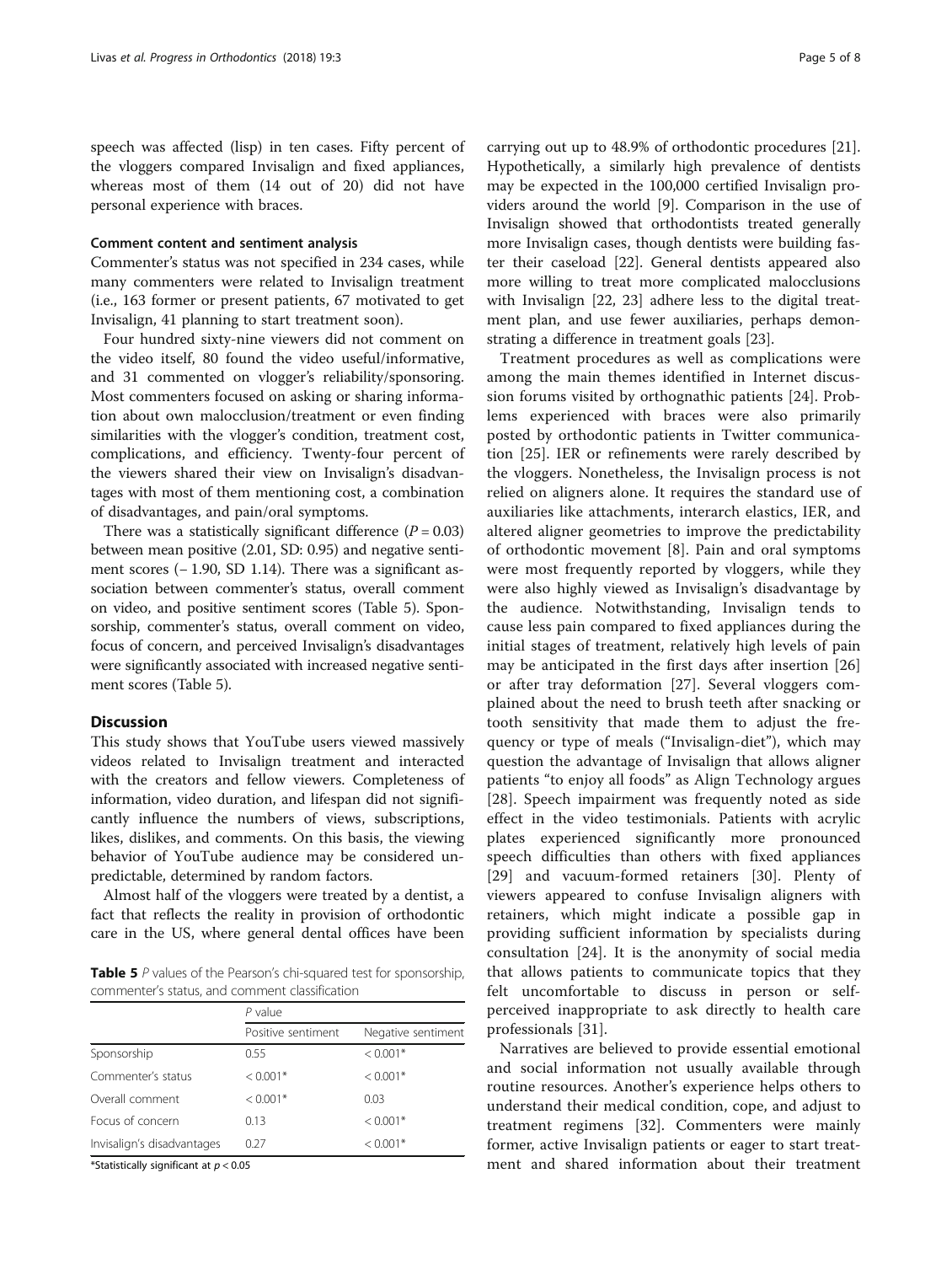experience, occlusion, or even found similarities with the vlogger's description. Like other patients participating in Internet forums [\[24](#page-6-0)], Invisalign patients sought online additional information, support, and reassurance from peers undergoing the same process.

A multifaceted audience was actively involved in watching Invisalign testimonials and sharing comments online. Besides channel subscribers or candidates for clear aligners, vloggers, professionals (orthodontists, dentists, practice staff, lab technician), the manufacturer, product promoters (i.e., vibration device claimed to facilitate tooth movement, aligner seating tool), and research recruiters intervened by posting comments. The interest of different viewers' groups confirms the claimed potential of social media to monitor public response to health issues, identify misinformation, and identify targeted areas for intervention efforts [[33\]](#page-6-0).

As YouTube users commonly engage in active discussion by expressing either positive or negative emotions in their messages [[34](#page-6-0)], this study further analyzed the emotional content of the comments about the vlogger's experience with Invisalign. Overall, the positive loading of the comments was significantly more pronounced than the negative loading, though both positive and negative mean sentiment scores indicated mild emotions. Likewise, a recent Twitter analysis of the patient experience with braces vs Invisalign revealed more positive tweets about orthodontic treatment without significant differences in sentiment between braces and Invisalign tweets [[13\]](#page-6-0). Viewer's status, comment content, and sponsorship of videos were significantly associated with the sentiments lying behind the comments. Paid patient testimonials are nowadays commonplace across various specialties. Dental, ophthalmologic, and plastic surgery clinics are routinely recruiting patients to help advertise-witness their experience on video testimonials offering treatment discounts [[35\]](#page-6-0). In the present study, the viewers questioned the consumer's opinion in sponsored reviews and expressed negative comments about the reliability and the motives of the vlogger implying bias driven by financial interests.

Narrative communication through social media can improve users' learning abilities by providing ideal health role models. On the contrary, sharing information within personal stories may also hide risks, especially when acting as a deterrent for patients from visiting health professionals or the public may not know how to correctly apply online information about their personal health situation. Since videos involving patient experiences are of lower educational value than expert led ones [[36\]](#page-7-0), professional associations and academic departments need to take the lead, to develop and disseminate online evidence-based educational videos. Several YouTube and Vimeo video links (i.e., patient testimonials, instructions about eating, brushing during orthodontic treatment, retention, etc.) are available on the Web site of the American Association of Orthodontists (AAO). Additionally, AAO has created its own YouTube channel, which currently hosts more than 50 videos that basically aim to promote the benefits of orthodontics to the larger society. By expanding topics to standard and innovative techniques and materials, users of video sharing platforms will get access to reliable and updated patient education materials. Clinicians should assist patients in navigating social media and embed on the web pages of their practices links to valid information sources [[5\]](#page-6-0).

#### Study strengths and limitations

This is the first study to investigate information sharing and interaction trends among YouTube users regarding Invisalign treatment. The use of qualitative research in health care enables an in-depth understanding of patients' thoughts and experiences [\[24](#page-6-0)]. Since the researcher is not present during data collection and the conversations analyzed occur naturally, the introduction of bias by the researcher is prevented. Automated sentiment analysis by means of SentiStrength is useful in processing short comments because it extracts both positive and negative sentiments contained in textual statements [[37\]](#page-7-0). Moreover, SentiStrength outperforms other lexical classifiers [[36](#page-7-0)] and therefore may be assumed to have strengthened our methodology.

Like in most studies on consumer health YouTube videos [\[37\]](#page-7-0), the first five pages of search results were reviewed. A more sophisticated "snowballing" than a sequential screening approach has been recommended instead to identify relevant content through the suggested videos generated by YouTube algorithm [[11](#page-6-0)]. However, it remains still unclear whether such strategy represents the common practice in YouTube searches. Taking into consideration the YouTube dynamics, the search results and the study implications apply only for the specific search date. Albeit the five-point rating scale used in this study was selfdeveloped and not pre-validated, it provided to some degree a measure of the comprehensiveness of information covering treatment aspects that typically concern users of social media and online discussion groups [[12](#page-6-0), [24, 25](#page-6-0)]. Future research should further invest in monitoring the orthodontic interests and sentiments of social media users and developing patient education interventions that meet patients' expectations and needs.

# Conclusions

 There is an intense activity on YouTube on obtaining information regarding treatment with Invisalign aligners.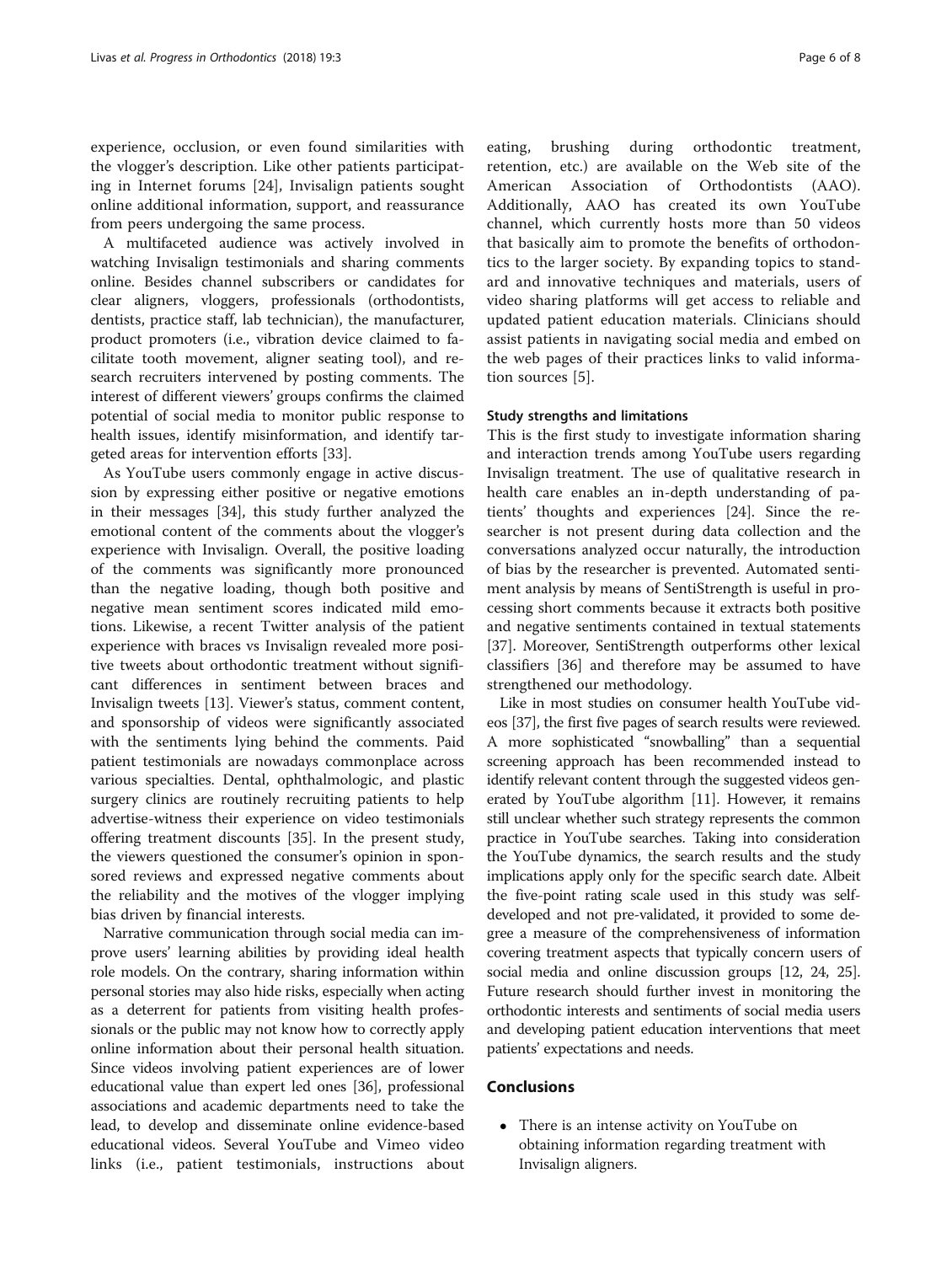- <span id="page-6-0"></span> The emotional loading of viewers' comments about Invisalign aligners was significantly more positive and was significantly associated with their status, content, and sponsorship of videos.
- Range of information, video duration, and time since upload did not significantly influence engagement and view metrics, a finding that warns against the unpredictable viewing preferences of YouTube users, and the incomplete information in popular Invisalign patient testimonials.

#### Acknowledgements

The authors wish to thank Professor M. Thelwall, Faculty of Science and Engineering, University of Wolverhampton, UK, for kindly granting access to SentiStrength software for the purposes of the study.

#### Authors' contributions

CL and KD designed the study, collected and interpreted data, and drafted paper. NP analyzed and interpreted data. All authors read and approved the final manuscript.

#### Competing interests

The authors declare that they have no competing interests.

#### Publisher's Note

Springer Nature remains neutral with regard to jurisdictional claims in published maps and institutional affiliations.

#### Author details

<sup>1</sup>Department of Orthodontics, Academic Centre for Dentistry Amsterdam (ACTA), University of Amsterdam and VU University Amsterdam, Amsterdam, The Netherlands. <sup>2</sup> Department of Oral and Maxillofacial Surgery, University of Groningen, University Medical Center Groningen, Groningen, The Netherlands.<sup>3</sup> Department of Orthodontics and Dentofacial Orthopaedics, School of Dental Medicine, University of Bern, Bern, Switzerland. <sup>4</sup>Private practice, Corfu, Greece.

### Received: 6 November 2017 Accepted: 17 December 2017 Published online: 22 January 2018

#### References

- Fagerlin A, Wang C, Ubel PA. Reducing the influence of anecdotal reasoning on people's health care decisions: is a picture worth a thousand statistics? Med Decis Mak. 2005;25:398–405.
- 2. Huh J, Liu LS, Neogi T, Inkpen K, Pratt W. Health vlogs as social support for chronic illness management. ACM Trans Comput Hum Interact. 2014;21:23.
- 3. Alexa. [youtube.com](http://youtube.com) Traffic Statistics. [http://www.alexa.com/siteinfo/youtube.](http://www.alexa.com/siteinfo/youtube.com) [com](http://www.alexa.com/siteinfo/youtube.com). Accessed 7 Aug 2017.
- 4. Knösel M, Jung K. Informational value and bias of videos related to orthodontics screened on a video-sharing Web site. Angle Orthod. 2011; 81(3):532–9.
- 5. Delli K, Livas C, Vissink A, Spijkervet FK. Is YouTube useful as a source of information for Sjögren's syndrome? Oral Dis. 2016;22:196–201.
- 6. Al-Silwadi FM, Gill DS, Petrie A, Cunningham SJ. Effect of social media in improving knowledge among patients having fixed appliance orthodontic treatment: a single-center randomized controlled trial. Am J Orthod Dentofac Orthop. 2015;148:231–7.
- 7. Keim RG, Gottlieb E, Vogels DS 3rd, Vogels PB. JCO study of orthodontic diagnosis and treatment procedures, Part 1: results and trends. J Clin Orthod. 2014;48:607–30.
- 8. Rossini G, Parrini S, Castroflorio T, Deregibus A, Debernardi CL. Efficacy of clear aligners in controlling orthodontic tooth movement: a systematic review. Angle Orthod. 2015;85:881–9.
- 9. Invisalign. 4.5 Million Smiles. [http://invisaligncenter.ae/en/blog/4-5-million](http://invisaligncenter.ae/en/blog/4-5-million-smiles)[smiles](http://invisaligncenter.ae/en/blog/4-5-million-smiles). Accessed 14 Aug 2017.
- 10. Fat MJL, Sell E, Barrowman N, Doja A. Public perception of tourette syndrome on YouTube. J Child Neurol. 2012;27(8):1011–6.
- 11. Sampson M, Cumber J, Li C, Pound CM, Fuller A, Harrison D. A systematic review of methods for studying consumer health YouTube videos, with implications for systematic reviews. PeerJ. 2013;1:e14.
- 12. Detels R, Gulliford M, Karim QA, Tan CC. New communication technologies, social media, and public health, Oxford textbook of global public health, vol. 1. 6th ed. Oxford: Oxford University Press; 2015. p. 391.
- 13. Noll D, Mahon B, Shroff B, Carrico C, Lindauer SJ. Twitter analysis of the orthodontic patient experience with braces vs Invisalign. Angle Orthod. 2017;87:377–83.
- 14. Pang B, Lee L. Opinion mining and sentiment analysis. Found Trends Inf Retr. 2008;2:1–135.
- 15. Suvakov M, Mitrovic M, Gligorijevic V, Tadic B. How the online social networks are used: dialogues-based structure of MySpace. J R Soc Interface. 2013;10:20120819.
- 16. Iosub D, Laniado D, Castillo C, Fuster Morell M, Kaltenbrunner A. Emotions under discussion: gender, status and communication in online collaboration. PLoS One. 2014;9:e104880.
- 17. Bhattacharya S, Srinivasan P, Polgreen P. Engagement with health agencies on twitter. PLoS One. 2014;9:e112235.
- 18. Rodrigues RG, das Dores RM, Camilo-Junior CG, Rosa TC. SentiHealth-Cancer: a sentiment analysis tool to help detecting mood of patients in online social networks. Int J Med Inform. 2016;85:80–95.
- 19. Charlton N, Singleton C, Greetham DV. In the mood: the dynamics of collective sentiments on Twitter. R Soc Open Sci. 2016;3:160162.
- 20. Thelwall M, Buckley K, Paltoglou G, Cai D, Kappas A. Sentiment strength detection in short informal text. J Am Soc Inf Sci. 2010;61:2544–58.
- 21. del Aguila MA, Anderson M, Porterfield D, Robertson PB. Patterns of oral care in a Washington State dental service population. J Am Dent Assoc. 2002;133:343–51.
- 22. Vicéns J, Russo A. Comparative use of Invisalign by orthodontists and general practitioners. Angle Orthod. 2010;80:425–34.
- 23. Best AD, Shroff B, Carrico CK, Lindauer SJ. Treatment management between orthodontists and general practitioners performing clear aligner therapy. Angle Orthod. 2017;87:432–9.
- 24. Bhamrah G, Ahmad S, NiMhurchadha S. Internet discussion forums, an information and support resource for orthognathic patients. Am J Orthod Dentofac Orthop. 2015;147:89–96.
- 25. Rachel Henzell M, Margaret Knight A, Morgaine KC, Antoun JS, Farella M. A qualitative analysis of orthodontic-related posts on Twitter. Angle Orthod. 2014;84:203–7.
- 26. Shalish M, Cooper-Kazaz R, Ivgi I, Canetti L, Tsur B, Bachar E, Chaushu S. Adult patients' adjustability to orthodontic appliances. Part I: a comparison between Labial, Lingual, and Invisalign™. Eur J Orthod. 2012;34:724–30.
- 27. Fujiyama K, Honjo T, Suzuki M, Matsuoka S, Deguchi T. Analysis of pain level in cases treated with Invisalign aligner: comparison with fixed edgewise appliance therapy. Prog Orthod. 2014;15:64.
- 28. Invisalign. The Invisalign® Advantage. [https://www.invisalign.com/why](https://www.invisalign.com/why-invisalign/invisalign-advantage)[invisalign/invisalign-advantage.](https://www.invisalign.com/why-invisalign/invisalign-advantage) Accessed 14 Aug 2017.
- 29. Wiedel AP, Bondemark L. A randomized controlled trial of self-perceived pain, discomfort, and impairment of jaw function in children undergoing orthodontic treatment with fixed or removable appliances. Angle Orthod. 2016;86:324–30.
- 30. Saleh M, Hajeer MY, Muessig D. Acceptability comparison between Hawley retainers and vacuum-formed retainers in orthodontic adult patients: a single-centre, randomized controlled trial. Eur J Orthod. 2017;39:453–61.
- 31. Taggart T, Grewe ME, Conserve DF, Gliwa C, Roman Isler M. Social media and HIV: a systematic review of uses of social media in HIV communication. J Med Internet. 2015;17:e248.
- 32. Bekker HL, Winterbottom AE, Butow P, Dillard AJ, Feldman-Stewart D, Fowler FJ, Jibaja-Weiss ML, Shaffer VA, Volk RJ. Do personal stories make patient decision aids more effective? A critical review of theory and evidence. BMC Med Inform Decis Mak. 2013;13(Suppl 2):S9.
- 33. Moorhead SA, Hazlett DE, Harrison L, Carroll JK, Irwin A, Hoving C. A new dimension of health care: systematic review of the uses, benefits, and limitations of social media for health communication. J Med Internet Res. 2013;15:e85.
- 34. Oksanen A, Garcia D, Sirola A, Näsi M, Kaakinen M, Keipi T, Räsänen P. Pro-anorexia and anti-pro-anorexia videos on YouTube: sentiment analysis of user responses. J Med Internet Res. 2015;17:e256.
- 35. Ellin A. Coming soon to YouTube: My facelift. [http://cg-ins.com/coming](http://cg-ins.com/coming-soon-to-youtube-my-face-lift)[soon-to-youtube-my-face-lift](http://cg-ins.com/coming-soon-to-youtube-my-face-lift). Accessed 10 Aug 2017.